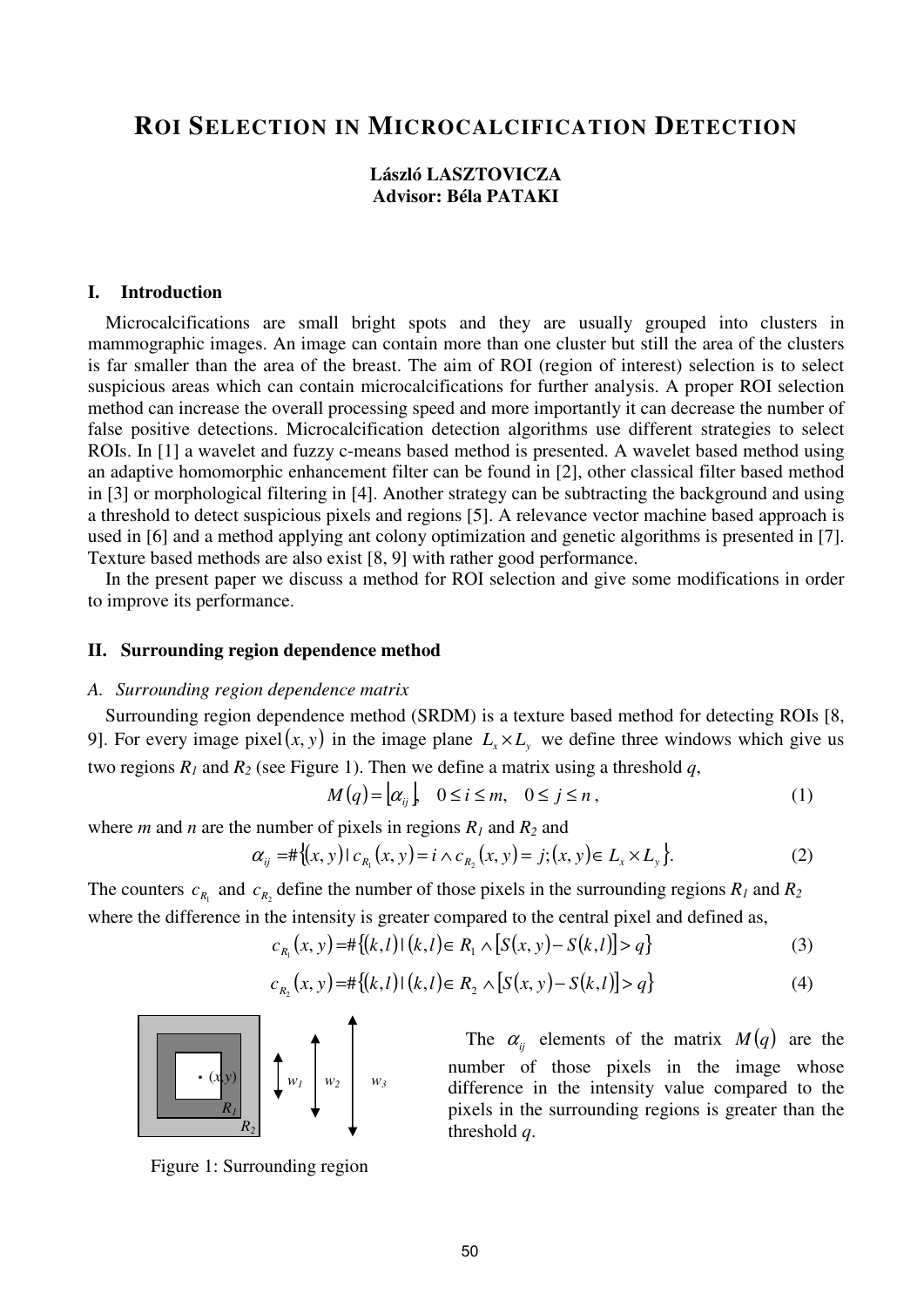## *B. Feature selection*

Let *N* is the sum of the elements of the matrix  $M(q)$ , and  $r(i, j)$  is the reciprocal of the elements,

$$
N = \sum_{i=0}^{m} \sum_{j=0}^{n} \alpha(i, j); \ r(i, j) = \begin{cases} \frac{1}{\alpha(i, j)}, & \text{if } \alpha(i, j) > 0, \\ 0, & \text{otherwise.} \end{cases}
$$

Then following [8, 9] the features shown in Table 1 can be extracted from the matrix  $M(q)$ .

|  | Table 1: Features to be extracted from $M(q)$ |  |  |  |  |  |  |
|--|-----------------------------------------------|--|--|--|--|--|--|
|--|-----------------------------------------------|--|--|--|--|--|--|

| Horizontal Weighted Sum                                                                                      | Vertical Weighted Sum                                           |  |  |
|--------------------------------------------------------------------------------------------------------------|-----------------------------------------------------------------|--|--|
| $HWS = \frac{1}{N} \sum_{i=0}^{m} \sum_{j=0}^{n} i^2 r(i, j)$                                                | $VWS = \frac{1}{N} \sum_{i=0}^{m} \sum_{j=0}^{n} j^{2} r(i, j)$ |  |  |
| Diagonal Weighted Sum                                                                                        | Grid Weighted Sum                                               |  |  |
| $DWS = \frac{1}{N} \sum_{k=0}^{m+n} k^2 \left( \sum_{\substack{i=0 \ i+j=k}}^m \sum_{j=0}^n r(i, j) \right)$ | $GWS = \frac{1}{N} \sum_{i=0}^{m} \sum_{j=0}^{n} ijr(i, j)$     |  |  |

For each ROI a matrix is computed then the four features are extracted. The feature vectors serve as input to a neural network which performs the classification of the ROI either as negative or positive.

#### **III. Improving the SRMD method**

Though the method itself provides fairly good results I introduced some modifications to further improve the performance.

## *A. Image enhancement and feature extraction*

First I introduced an image enhancement step. The enhanced image was then used as input to the SRDM method instead of the original image. The enhanced image can also be considered as a feature image and can be used in the detection of microcalcification clusters provided the ROI was evaluated as positive. The image enhancement is as follows. The input ROI is first filtered with an averaging filter then the filtered ROI is subtracted from the original one. For every pixel the following neighborhood operation is carried out

$$
S_{\text{diff}}(x, y) = S(x, y) - \frac{1}{n} \sum_{i, j \in W} S(i, j), \tag{5}
$$

where *W* is a fixed sized window or kernel with size *n* centered around  $(x, y)$  with intensity  $S(x, y)$ .

From some pilot measurement the kernel size was determined in 21 pixels, however for some settings other kernels also had a similar performance. Therefore I introduced a simple modification. As the brightest pixels are around the center of the microcalcifications at least locally, it is likely that the average will decrease as the kernel size is increasing. For every pixel a series of average values can be determined using different kernel size (e.g. 13, 15, 17 … pixels) according to the size of the individual microcalcifications. Then for every pixel I chose the feature value given by Eq. (5) where the average reached minimum.

#### *B. Introducing new features*

In order to further enhance the performance of ROI selection I introduced three more features that are not related to the SRDM matrix. The features are extracted from the ROI after the enhancement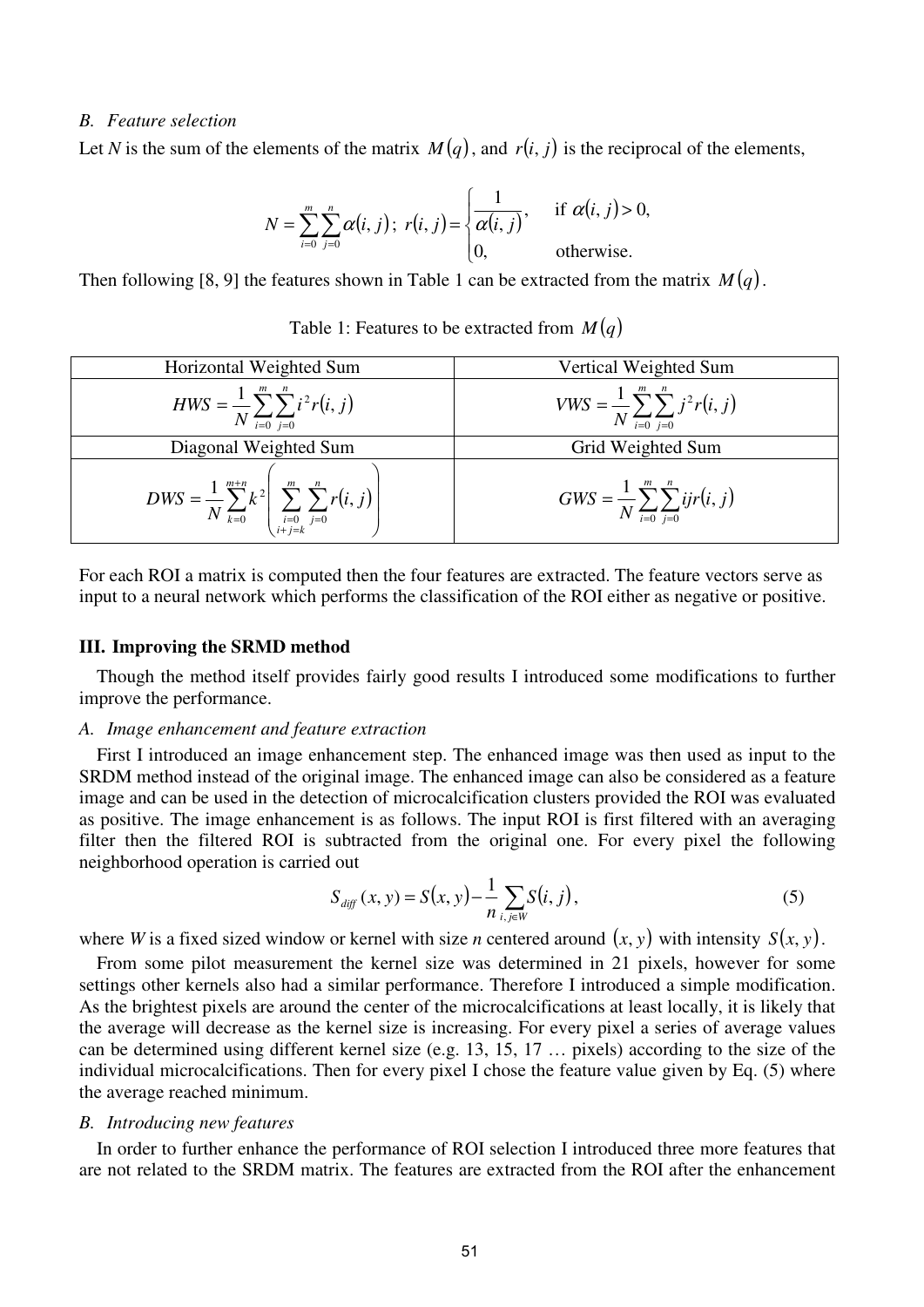step. For each ROI two sums were computed. First summing the intensity values by rows and second summing them by columns. That gives us two vectors (e.g. vertical and horizontal sums):  $(r) = \sum S(r, c)$ *c*  $F_1(r) = \sum S(r, c)$  and  $F_2(c) = \sum S(r, c)$ *r*  $F_2(c) = \sum S(r, c)$ . Then two features are simply the standard deviation of the

vertical and horizontal sums  $F_I$  and  $F_2$ . The third feature was simply the standard deviation of the intensity values in the input image. Analyzing the new features they show good characteristics in discriminating capability.

### **IV. Experiments and results**

For the experiments 200 positive and 200 negative ROIs were extracted from images of the DDSM database [10]. In the experiments I used a 10-fold cross-validation setting in order to determine the optimal setting of the parameters for the method and to measure the performance of the algorithm and the proposed improvements. Neural networks were used as classifiers. The neural networks had one hidden layer with 8 neurons and with tangent hyperbolic nonlinearity. The number of inputs was determined by the number of features. For the SRMD method the number of input features is 4 while for the extended method it is 7.

The parameters of the SRDM method are the size of the windows  $(w_1, w_2, w_3)$  and the threshold q. For the proposed improvements the effect of the new features (*input* – *std* stands for the new features) and the size of the kernel  $(w_4 - avg \times t)$  stands for the procedure for choosing feature value presented in section III) for the feature extraction/image enhancement step. I also examined the case when the samples in the training set containing microcalcifications are doubled to increase the error if a sample containing microcalcification is misclassified (*tr\_set*) and the case when the resolution of the image is decreased (*res -* size of an input ROI in pixels). The classification accuracy for the cross-validation is also presented (*acc*). Table 2 shows the 4 best results and the best result for the original method (in light gray). The meaning of the columns is explained above. In Table 2 the results are given as the area under the ROC curve  $(A<sub>z</sub>)$  and the 95% confidence interval for the  $A<sub>z</sub>$ value is also given

| $W_1$ | $W_{2}$ | W <sub>2</sub> | $W_4$                     | res     | tr set                   | input        | $\mathbf{A}_{\mathbf{z}}$ | confidence $(95\%)$ |
|-------|---------|----------------|---------------------------|---------|--------------------------|--------------|---------------------------|---------------------|
|       |         |                | 21                        | 256x256 | $\overline{\phantom{0}}$ | $SRDM + std$ | 0.959                     | 0.921 to 0.982      |
|       | -       |                | avg                       | 256x256 | $\sim$                   | <b>SRDM</b>  | 0.958                     | 0.920 to 0.981      |
|       | -       |                | avg                       | 256x256 | $\overline{\phantom{a}}$ | <b>SRDM</b>  | 0.957                     | 0.918 to 0.980      |
|       |         |                | $\mathbf{\Omega}$ 1<br>∠⊥ | 128x128 | $\overline{\phantom{a}}$ | $SRDM + std$ | 0.954                     | $0.915$ to $0.979$  |
|       | -       |                | -                         | 256x256 | $\sim$                   | <b>SRDM</b>  | 0.949                     | $0.909$ to $0.975$  |

Table 2: The best results for different parameter settings

. The ROC curves for the best result reached by the original and the modified method are shown in Figure 2.



Figure 2: ROC curves for the best results